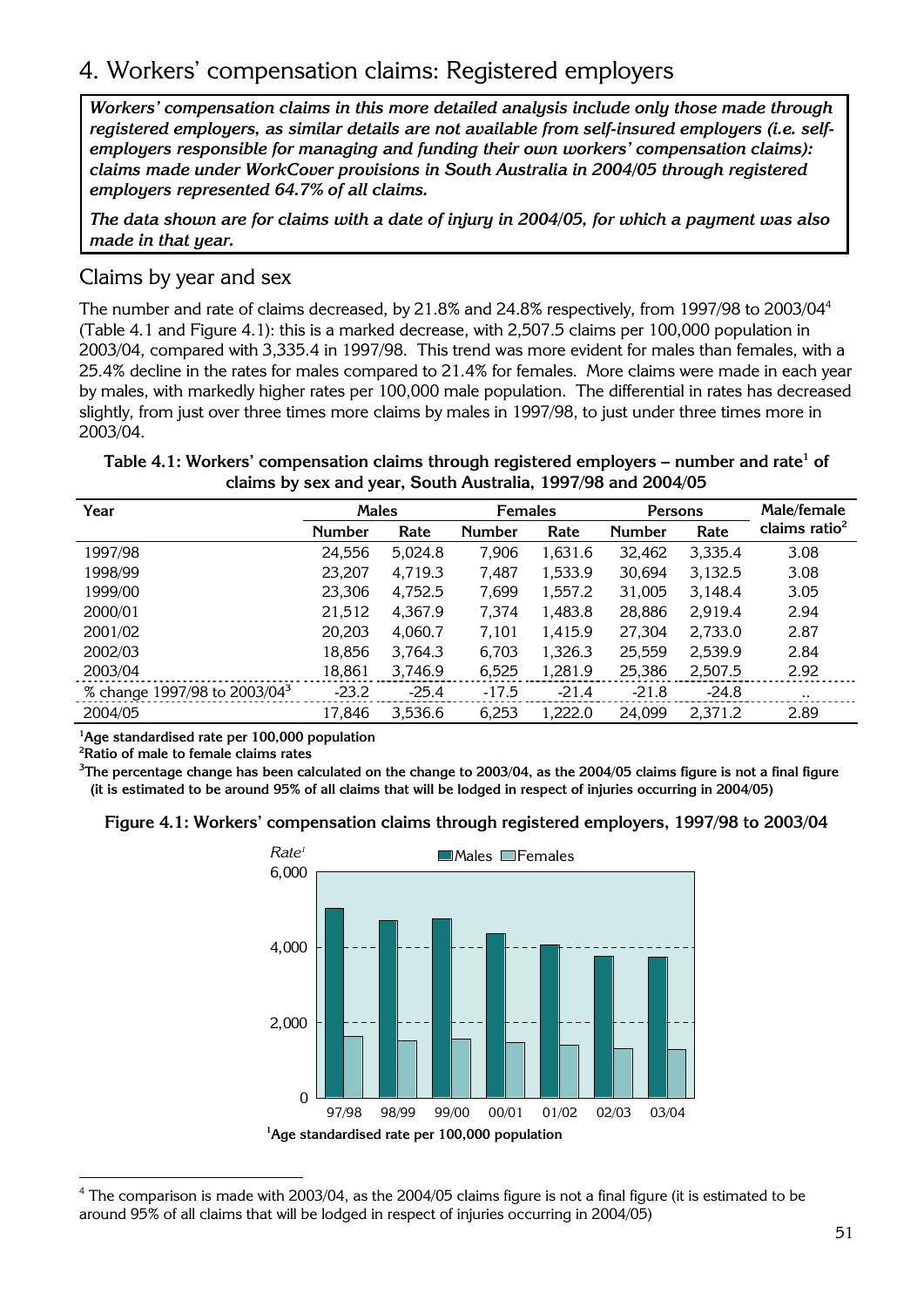As described on page 6, the variance between the number of persons shown in Table 4.1 and Table 4.2 is attributable to how the data were extracted: Table 4.1 is based on claims with a date of injury in 2004/05, whereas Table 4.2 is based on claims with a date of injury and a payment in 2004/05.

Table 4.2 shows the number and rate of claims made under WorkCover provisions in South Australia in 2004/05, by sex of claimant for selected services (services by general medical practitioners (GPs) and physiotherapists). Almost three quarters of claims (74.6%) were made by males males. Similarly, a majority of services provided to claimants by a GP (71.3%) were for males. While males also used a majority of physiotherapy services, the proportion was lower, at just under two thirds (64.2%).

| <b>Services</b> |
|-----------------|
| per claim       |
|                 |
| $\cdot \cdot$   |
| $\cdot \cdot$   |
|                 |
| 3.9             |
| 2.9             |
|                 |

#### **Table 4.2: Workers' compensation – number and rate of claims by sex and selected service provider, South Australia, 2004/05**

**<sup>1</sup> Claims or services per 100,000 population** 

## Distribution of claims and selected services by SLA: Adelaide

The geographic distribution in Adelaide of people making workers' compensation claims in 2004/05 (Map 4.1) closely follows the pattern of socioeconomic status shown in Map 2.1. The highest rates were recorded in all SLAs in Playford; in Salisbury - Inner North, - Central and - South-East; Port Adelaide Enfield - Coast and - Port; and in Gawler. Slightly lower rates were recorded in parts of Onkaparinga and Tea Tree Gully. Following this pattern, the lowest rates were recorded in the city and adjacent SLAs, as well as to the east and south.

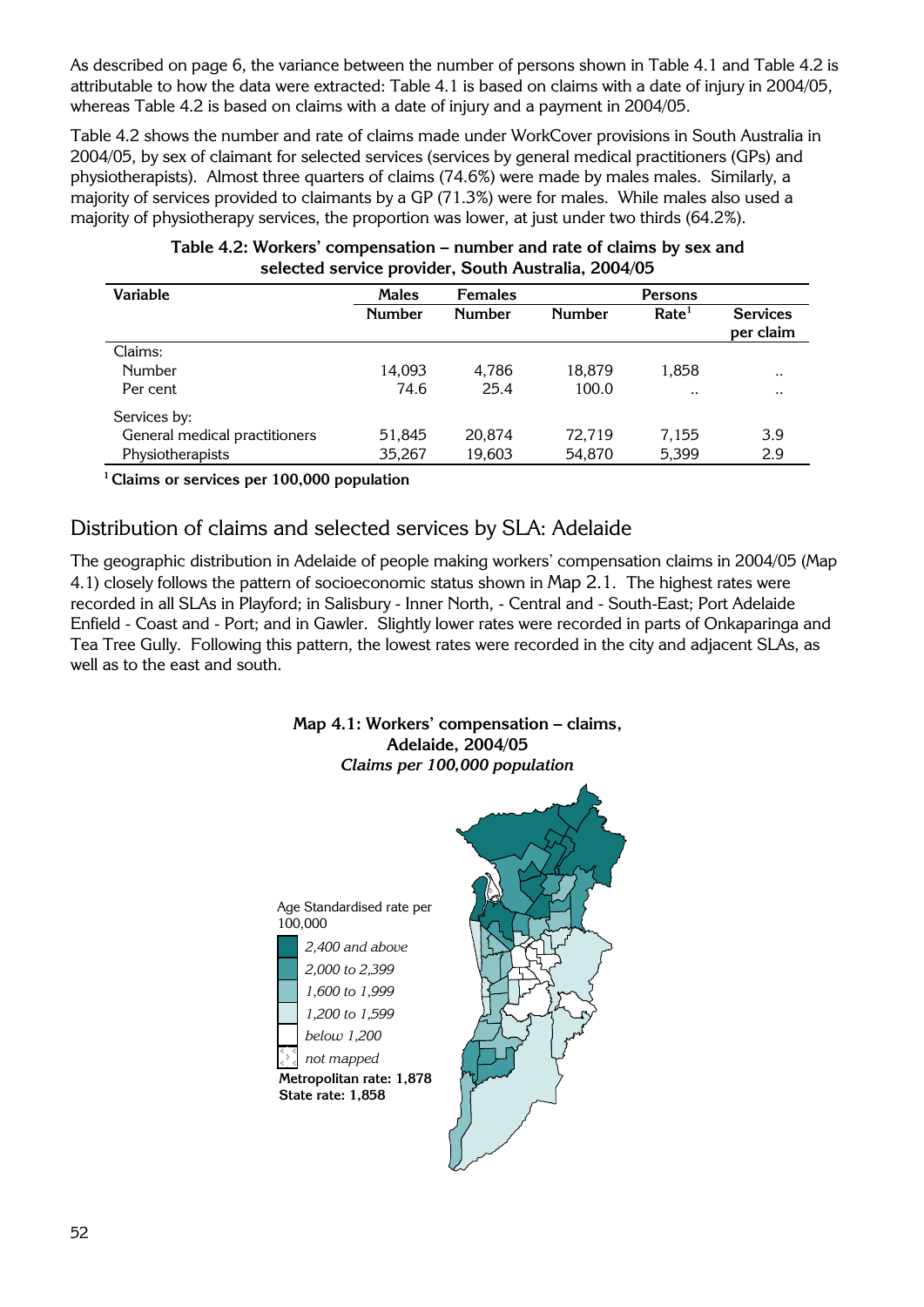Services provided by GPs under workers' compensation claims in Adelaide (Map 4.3) have a distribution that is almost identical to that for claims. Again, the highest rates are in the Playford SLAs; in Salisbury - Inner North, - Central and - South-East; and Port Adelaide Enfield - Coast and – Port. The lowest rates are in a group of SLAs running from the City of Adelaide to the east, south and south-east.

The distribution of services provided by physiotherapists under workers' compensation claims (Map 4.4) again follows a similar pattern, although with fewer SLAs in the outer north in the highest range, and Onkaparinga - South Coast also with a high rate. The overall rate of physiotherapy services is around three quarters that of GP services.

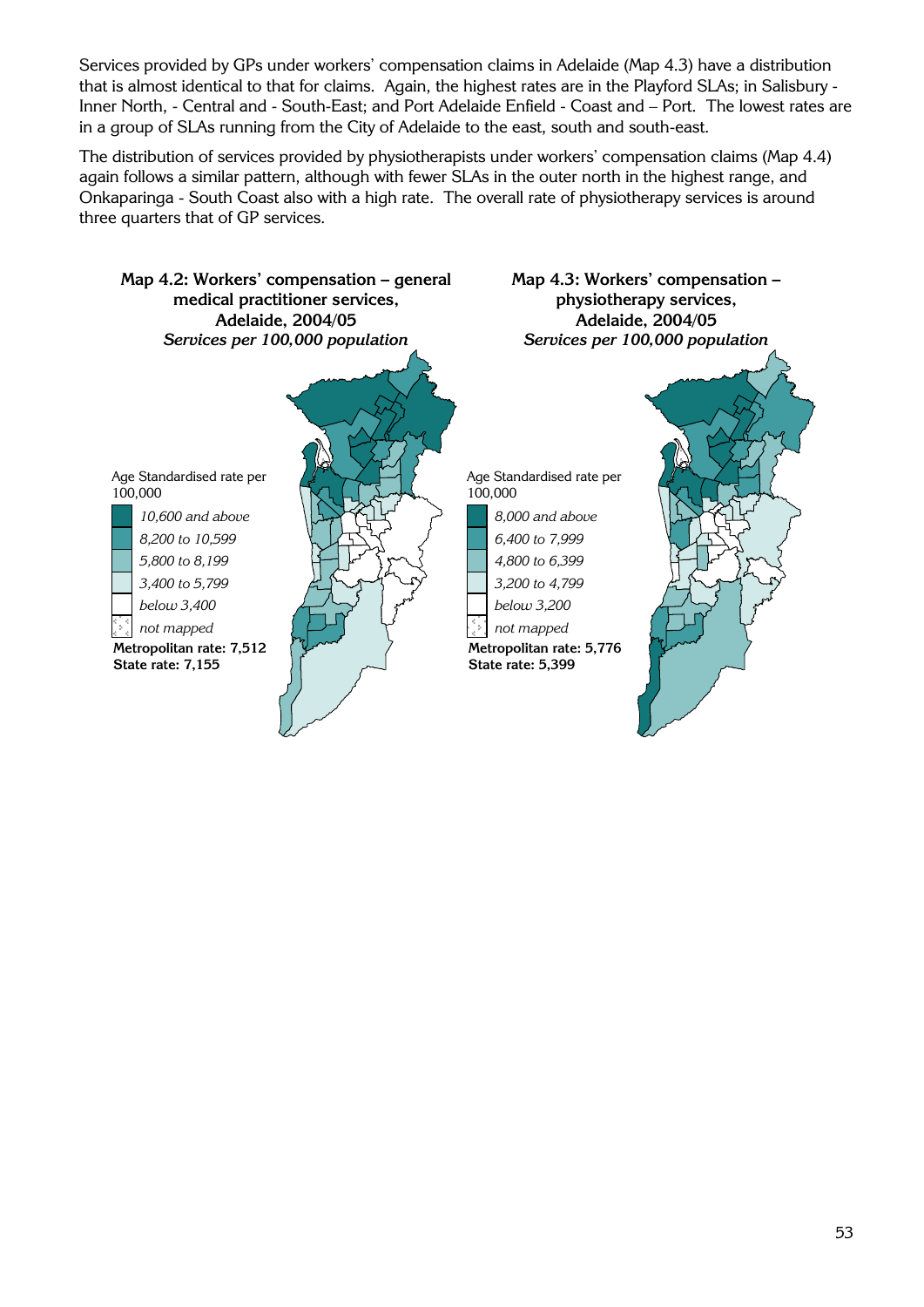The correlation analysis shows a number of strong and very strong associations at the SLA level between high rates of workers' compensation claims and selected services utilised under these claims, and a wide range of indicators of socioeconomic disadvantage; there were similarly very strong inverse correlations with many indicators of socioeconomic advantage (Table 4.3). A more complete table is in the Appendix (Table A1).

| Variable                                                             | Claims  | GP       | Physiotherapy |
|----------------------------------------------------------------------|---------|----------|---------------|
| (see Appendix for full descriptions)                                 |         | services | services      |
| Low income families                                                  | 0.66    | 0.68     | 0.71          |
| High income families                                                 | $-0.76$ | $-0.76$  | $-0.79$       |
| Unskilled and semi-skilled workers                                   | 0.91    | 0.91     | 0.87          |
| Managers & administrators, & professionals                           | $-0.88$ | $-0.84$  | $-0.86$       |
| Unemployment rate                                                    | 0.67    | 0.70     | 0.63          |
| Jobless families                                                     | 0.71    | 0.73     | 0.71          |
| Female labour force participation                                    | $-0.80$ | $-0.83$  | $-0.77$       |
| Full-time education participation at age 16                          | $-0.76$ | $-0.78$  | $-0.70$       |
| Average subject scores <sup>1</sup>                                  |         |          |               |
| - PES scores                                                         | $-0.91$ | $-0.88$  | $-0.85$       |
| - PAS scores                                                         | $-0.81$ | $-0.81$  | $-0.79$       |
| - SAS scores                                                         | $-0.85$ | $-0.85$  | $-0.82$       |
| Aboriginal and Torres Strait Islander peoples                        | 0.74    | 0.75     | 0.71          |
| People born overseas in predominantly non-English speaking countries |         |          |               |
| - resident 5 years or more                                           | $-0.03$ | 0.03     | 0.07          |
| - resident less than 5 years                                         | $-0.35$ | $-0.29$  | $-0.30$       |
| -poor proficiency in English                                         | 0.12    | 0.18     | 0.21          |
| Dwellings rented from the SA Housing Trust                           | 0.57    | 0.61     | 0.56          |
| Households receiving rent assistance from Centrelink                 | 0.21    | 0.26     | 0.19          |
| Internet used at home                                                | $-0.72$ | $-0.74$  | $-0.76$       |
| <b>IRSD</b>                                                          | $-0.80$ | $-0.82$  | $-0.79$       |

**Table 4.3: Correlations – workers' compensation summary data and indicators of socioeconomic status, Adelaide** 

**1 Students (less than 19 years) sitting for Year 12 examinations** 

**Note: Correlations between 0.3 and 0.49 are referred to as being 'weak'; between 0.50 and 0.70 as being 'strong', and are shaded in light green; and those 0.71 and above as being 'very strong', and are shaded in dark green. There is a more complete table in Appendix A1.** 

The correlations were similar for GP services and physiotherapy services. Most notably, there were very strong correlations with the indicators for single parent families, jobless families, unskilled and semi-skilled workers, and Indigenous people. Strong correlations were also seen for unemployed people, low income families and persons living in rented dwellings. There were strong to very strong inverse correlations with high income families, managers, administrators and professionals, Internet use at home and the Index of Relative Socio-Economic Disadvantage. There is a more complete table of correlation coefficients in the Appendix (Table A1).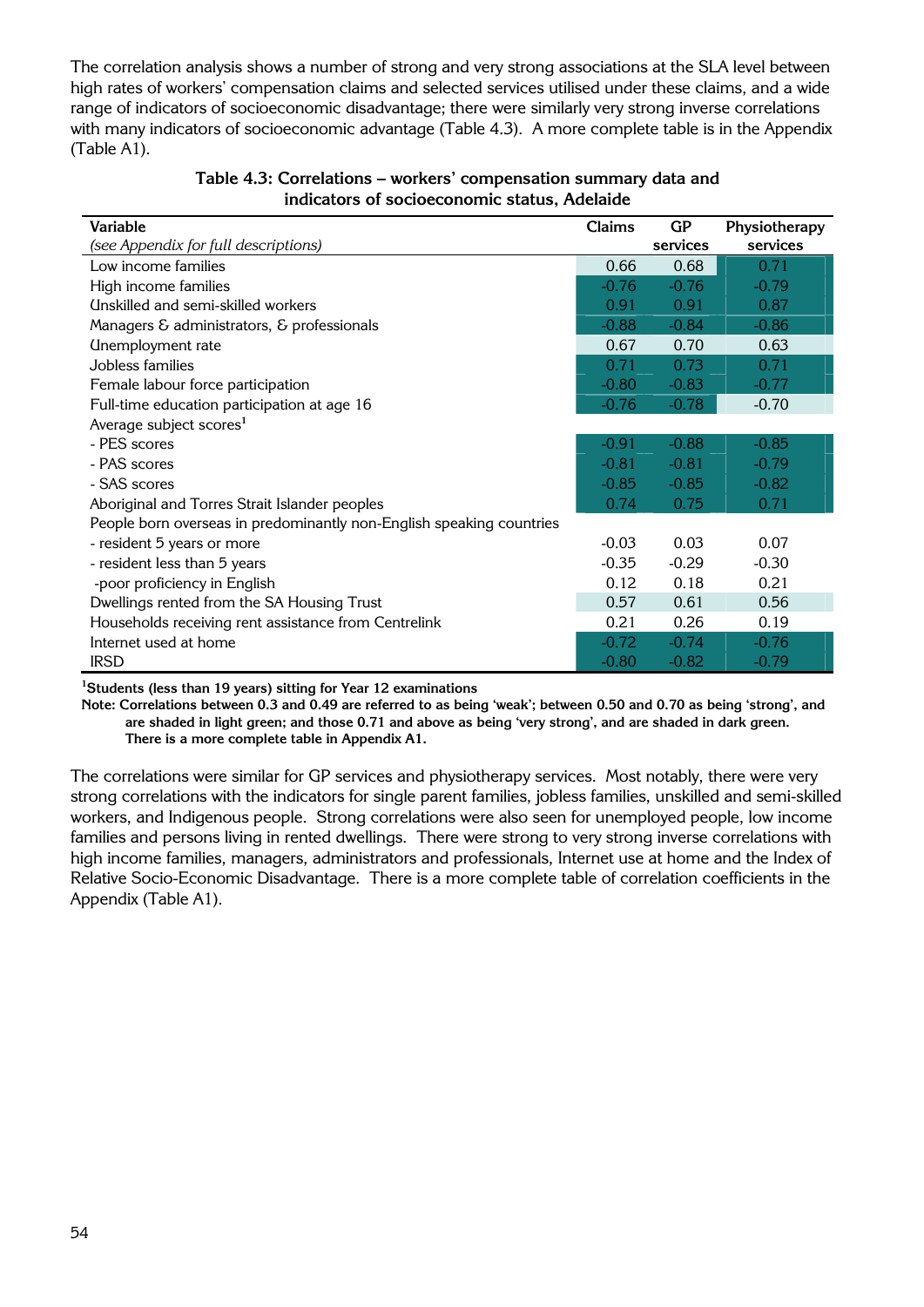## Distribution of claims and selected services by SLA: country South Australia

The rate of claims was highest in a number of the SLAs immediately to the north and east of Adelaide (including the towns of Barossa - Tanunda and Murray Bridge, and Light and Clare and Gilbert Valleys), in parts of the Riverland and the Murray Mallee, and in Roxby Downs (Map 4.4). The lowest rates were recorded in SLAs scattered across the State, in the far north (including Coober Pedy), Eyre Peninsula, Murray Mallee and the South East.

#### **Map 4.4: Workers' compensation – claims, South Australia, 2004/05**  *Claims per 100,000 population*



The distribution of services provided by GPs (Map 4.5) shows a similar pattern to that described for claims, although the rates in the Iron Triangle towns of Whyalla, Port Augusta and Port Pirie, and in Port Lincoln and Mount Gambier, were noticeably higher.

The distribution of physiotherapy services provided under workers' compensation claims (Map 4.6) is somewhat different, no doubt reflecting issues of access in country South Australia: for example, there are an estimated 148 physiotherapists in country South Australia (a rate of 0.6 per 1,000 Estimated Resident Population) compared with an estimated 785 physiotherapists in Adelaide (1.2 per 1,000 Estimated Resident Population) (Tables A3 and A4). The highest rates are in and around the larger towns, as well as in the more heavily populated areas close to Adelaide (to the east) and in the Riverland. Low rates were spread across the State, including in much of the Northern & Far Western, Eyre and Mid North health regions, as well as in the SLAs of Yorke Peninsula - South, Kangaroo Island, Lacepede and Wattle Range - East.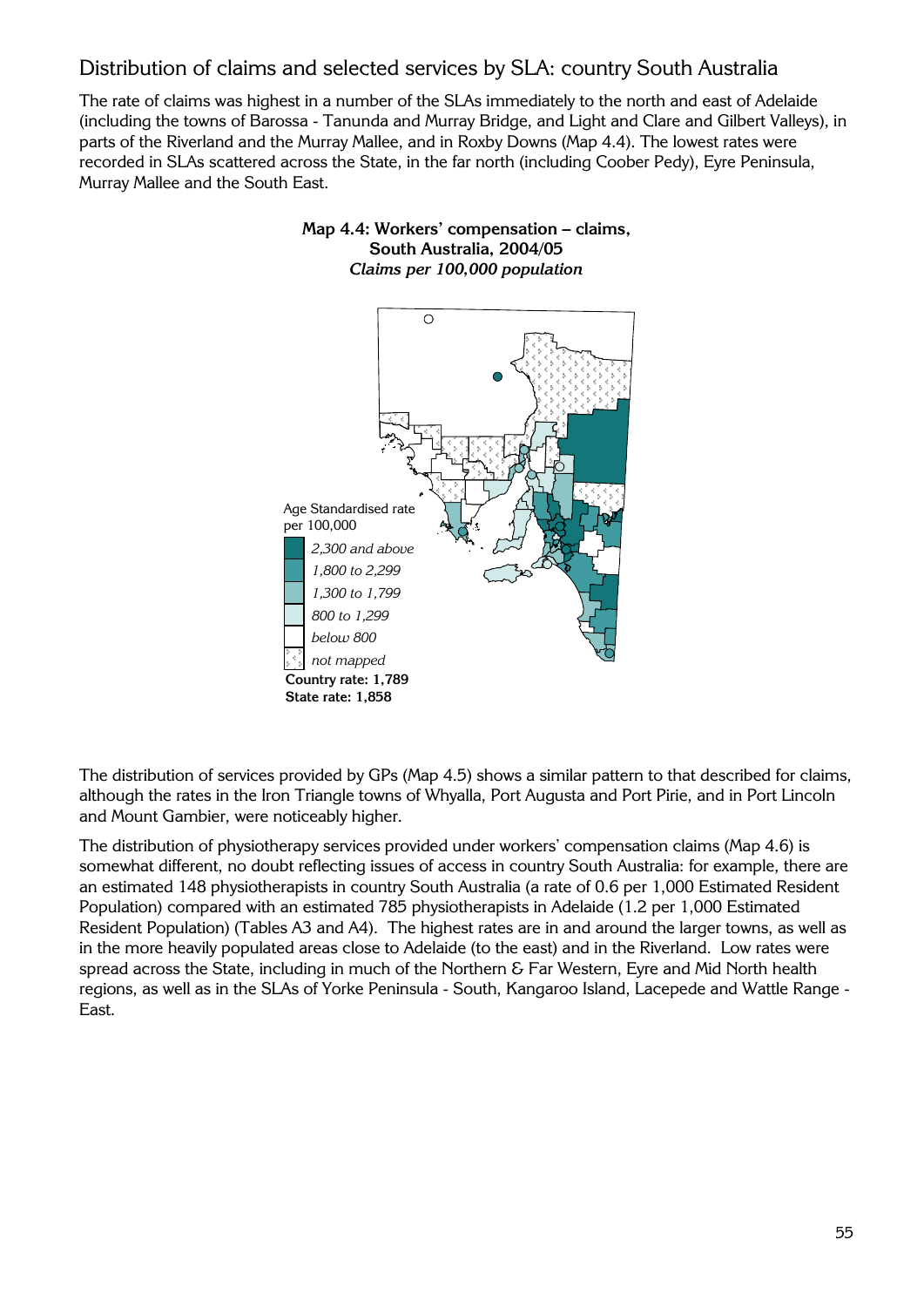

Despite somewhat inconsistent results (in part related to relatively small numbers of the population and claims in these SLAs), the correlations analysis for country South Australia suggests a weak association at the SLA level between workers' compensation claims and selected services, and indicators of socioeconomic disadvantage, although not with the summary measure, the IRSD (Table 4.4). There was a strong inverse correlation between claims made and low income families, and weak inverse correlations with several other indicators of socioeconomic advantage. There is a more complete table of correlation coefficients in the Appendix (Table A2).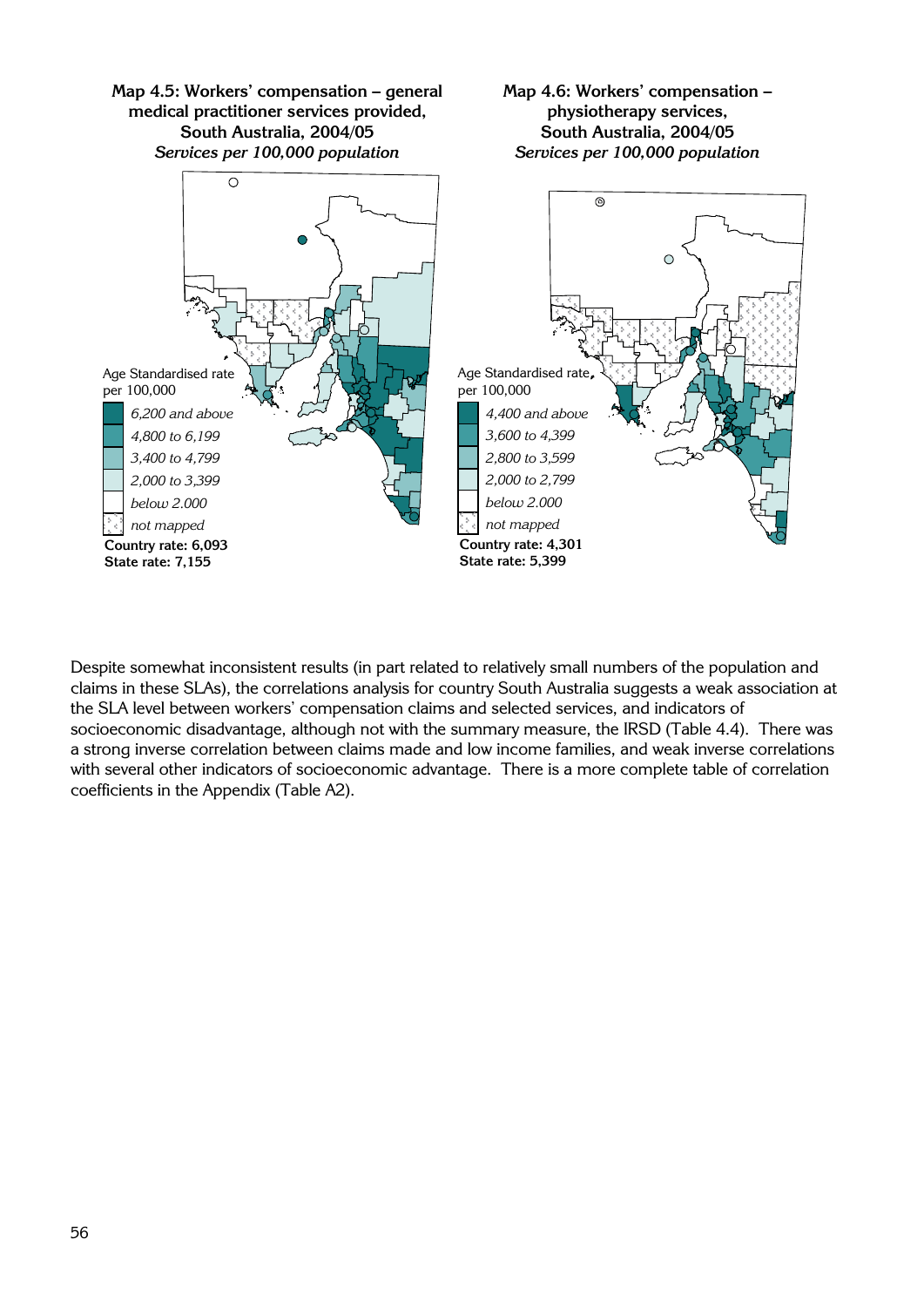| <b>Variable</b>                               | <b>Claims</b> | GP       | Physiotherapy |
|-----------------------------------------------|---------------|----------|---------------|
|                                               |               | services | services      |
| Low income families                           | $-0.50$       | $-0.42$  | $-0.31$       |
| High income families                          | 0.45          | 0.43     | 0.36          |
| Unskilled and semi-skilled workers            | 0.48          | 0.42     | 0.21          |
| Managers & administrators, & professionals    | $-0.36$       | $-0.37$  | $-0.39$       |
| Unemployment rate                             | $-0.33$       | $-0.29$  | $-0.17$       |
| Jobless families                              | $-0.13$       | $-0.13$  | 0.05          |
| Female labour force participation             | 0.08          | 0.10     | $-0.02$       |
| Full-time education at 16 years <sup>1</sup>  | 0.00          | 0.12     | 0.11          |
| Average subject scores <sup>1</sup>           |               |          |               |
| - PES                                         | 0.18          | 0.07     | 0.00          |
| - PAS                                         | $-0.30$       | $-0.33$  | $-0.42$       |
| - SAS                                         | $-0.20$       | $-0.28$  | $-0.49$       |
| Aboriginal and Torres Strait Islander peoples | $-0.16$       | $-0.16$  | $-0.14$       |
| People born overseas in predominantly non-    |               |          |               |
| English speaking countries                    |               |          |               |
| - resident 5 years or more                    | 0.09          | 0.14     | 0.16          |
| - resident less than 5 years                  | 0.26          | 0.30     | 0.19          |
| -poor proficiency in English                  | 0.17          | 0.20     | 0.15          |
| Dwellings rented from the SA Housing Trust    | 0.14          | 0.08     | 0.24          |
| Households receiving rent assistance          | 0.19          | 0.21     | 0.32          |
| Internet used at home                         | 0.26          | 0.26     | 0.27          |
| <b>IRSD</b>                                   | 0.00          | 0.03     | 0.00          |

#### **Table 4.4: Correlations – workers' compensation summary data and indicators of socioeconomic status, country South Australia, 2004/05**

1 **Students (less than 19 years) sitting for Year 12 examinations** 

**Note: Correlations between 0.3 and 0.49 are referred to as being 'weak'; between 0.50 and 0.70 as being 'strong', and are shaded in light green; and those 0.71 and above as being 'very strong', and are shaded in dark green. There is a more complete table in Appendix A1.**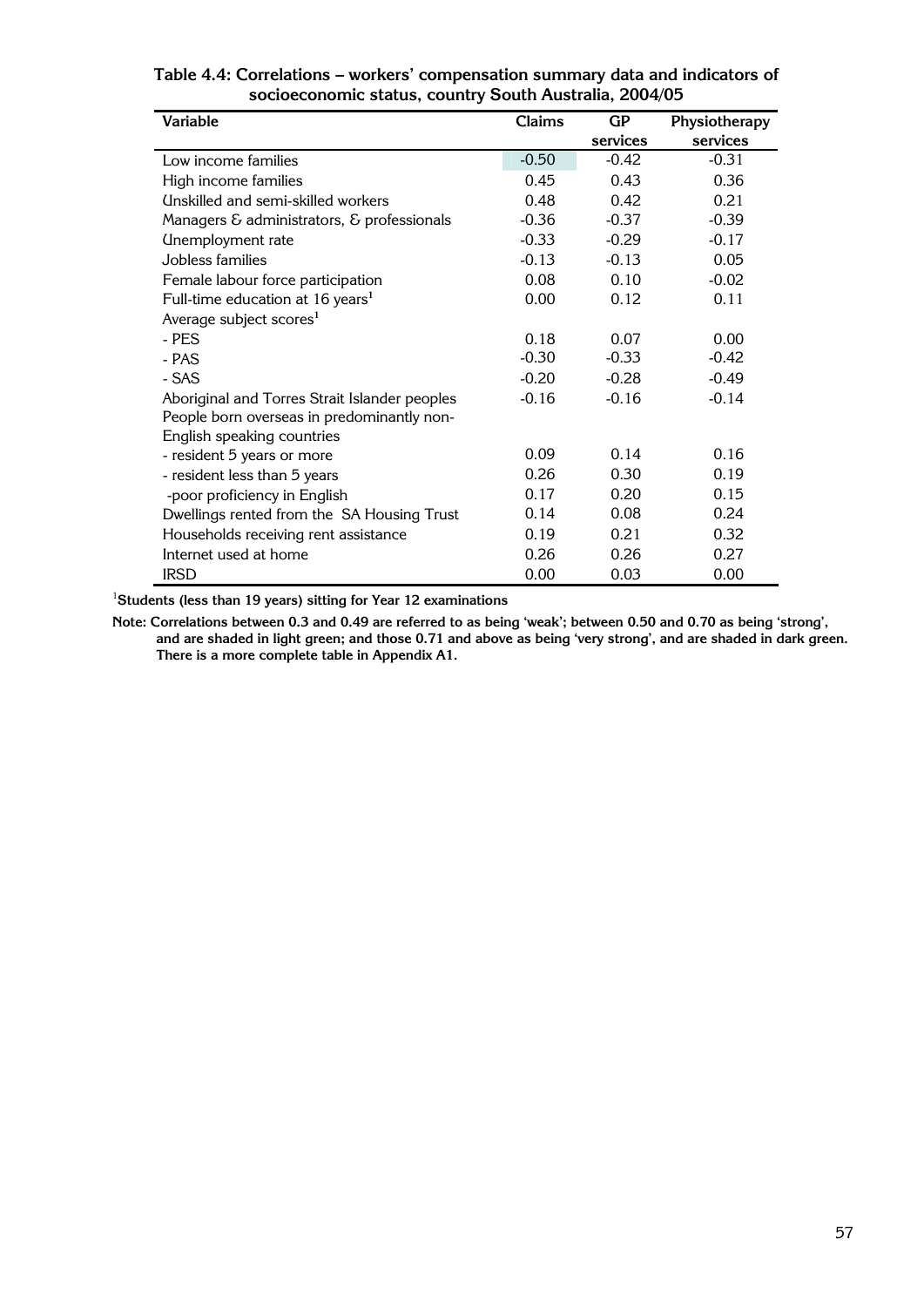## Distribution of claims and selected services by socioeconomic status

The distributions of workers' compensation claims and selected services in Adelaide in 2004/05 show a clear socioeconomic pattern (Figure 4.2), with rates increasing substantially, from the least disadvantaged areas (Quintile 1) through to the most disadvantaged (Quintile 5). Claims rates were over two and a half times higher in the most disadvantaged areas (a rate ratio of 2.64). For GP services, the most disadvantaged areas had almost four (a rate ratio of 3.73) times the rate of service usage, compared to the least disadvantaged areas. Physiotherapy services were also utilised much more by claimants in the most disadvantaged areas, with almost three times the rate of service usage (a rate ratio of 2.9).

**Figure 4.2: Workers' compensation – claims and selected services provided,** 





#### **Physiotherapy services, Adelaide**



**Note: Rate ratio is the ratio of the rate in Quintile 5 to Quintile 1**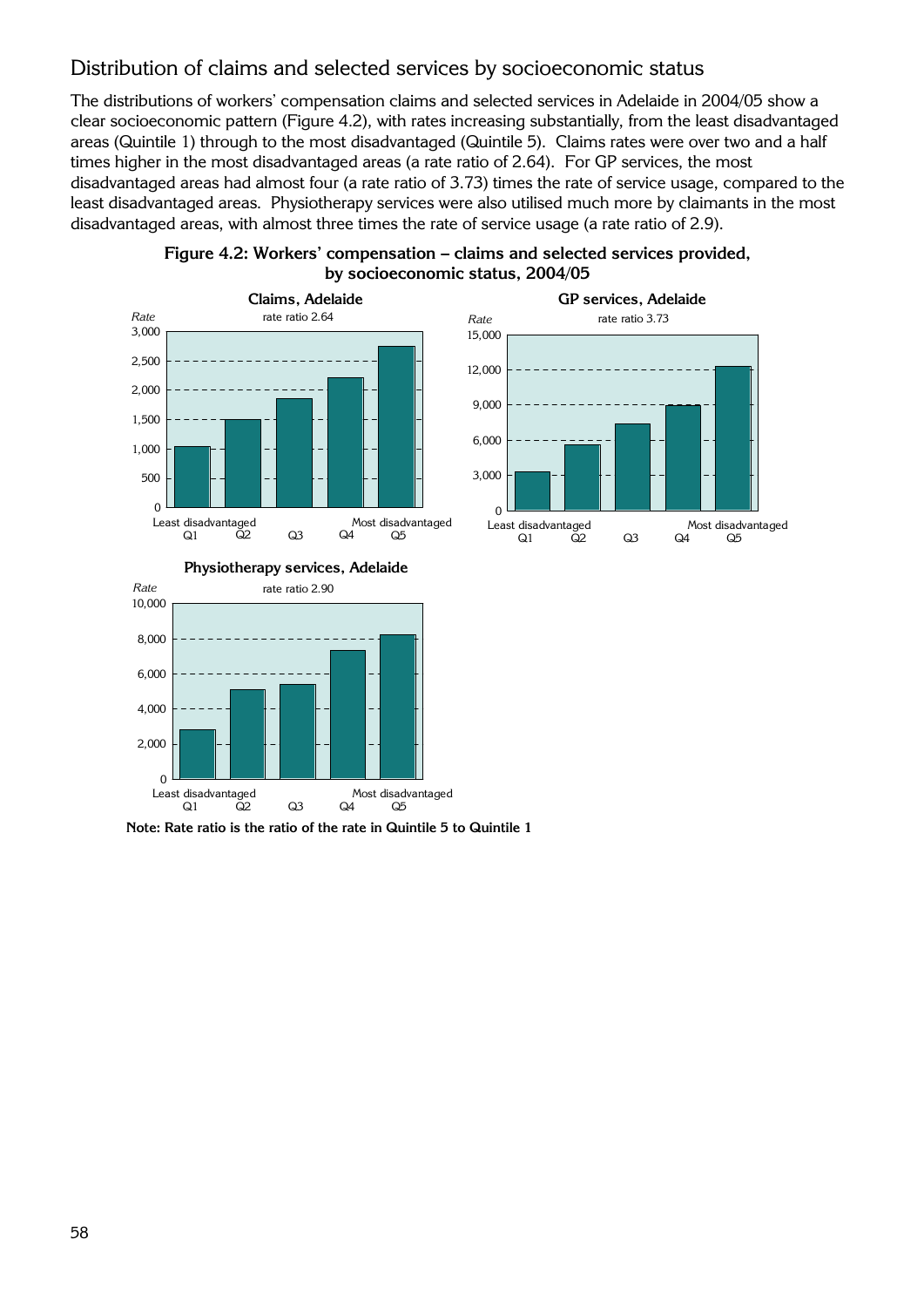For workers' compensation claims by residents of country South Australia, there was no such distinctive pattern for either claims or selected services provided (Figure 4.3). However, physiotherapy services were utilised more by claimants living in the most disadvantaged areas (a rate ratio of 1.23).







**Physiotherapy services, country South Australia**



**Rate ratio is the ratio of the rate in Quintile 5 to the rate in Quintile 1**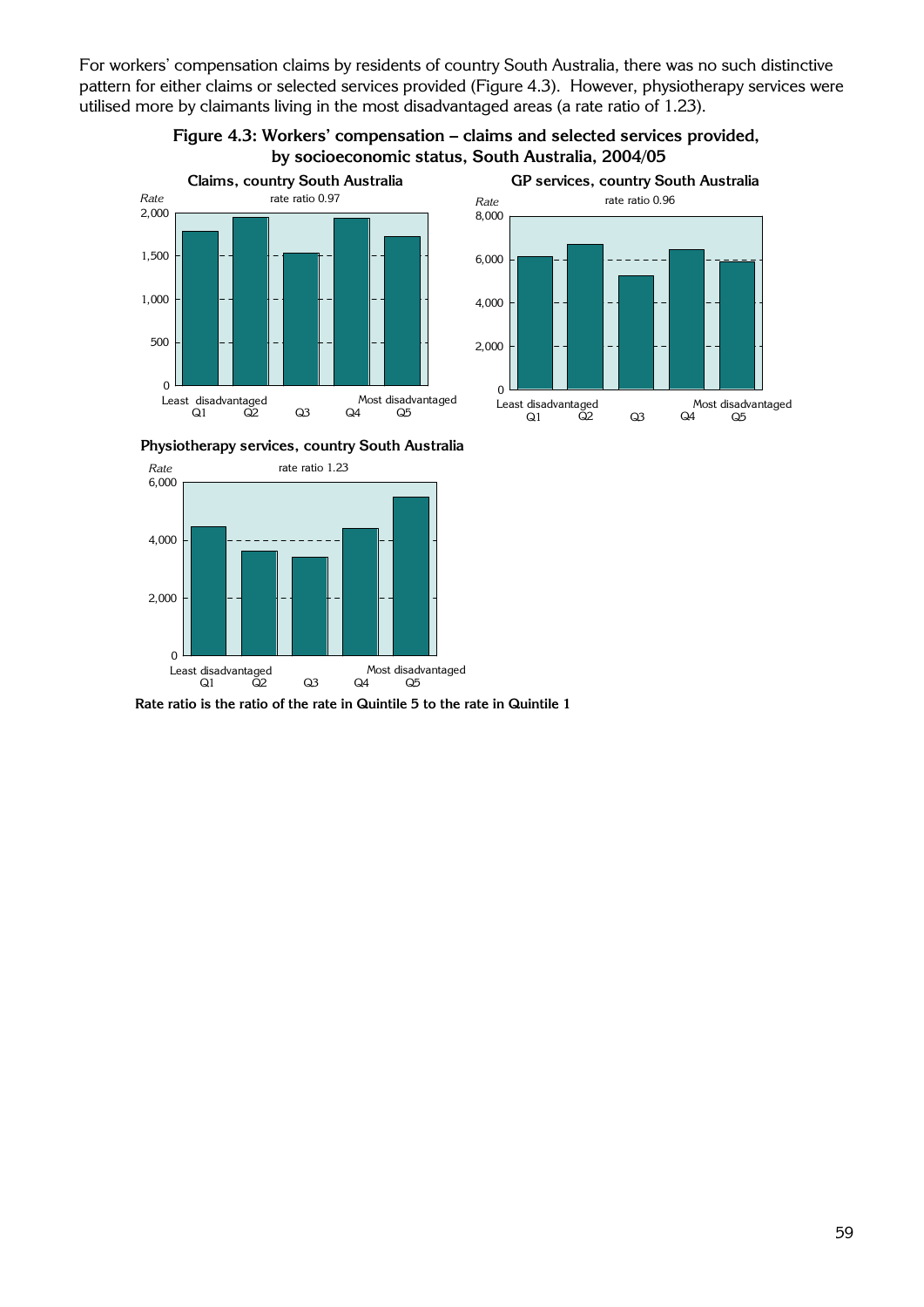## Distribution of claims and selected services by remoteness

The highest rates of workers' compensation claims were recorded in the most accessible areas, with 1,988 claims per 100,000 population in the Inner Regional areas and 1,880 in the Major Cities class (covering Adelaide) (Table 4.5 and Figure 4.4). The rates decreased across the remaining remoteness classes to a low of 469 claims per 100,000 in the Very Remote areas.

The rate of GP services accessed across the State also decreased with increasing remoteness, with 79% fewer services to people in the Very Remote areas compared with those in the Major Cities class (a rate ratio of 0.21, Table 4.5 and Figure 4.4). The pattern for physiotherapy services is stronger, with 87% fewer services to people in the Very Remote areas (a rate ratio of 0.13).

| <b>Remoteness</b>   | Claims | <b>GP</b> services | Physiotherapy |
|---------------------|--------|--------------------|---------------|
| category            |        |                    | services      |
| <b>Major Cities</b> | 1.880  | 7.530              | 5,756         |
| Inner Regional      | 1,988  | 7,183              | 5,330         |
| Outer Regional      | 1,771  | 5,788              | 3,891         |
| Remote              | 1,454  | 4,382              | 3,882         |
| Very Remote         | 469    | 1,564              | 747           |
| Rate ratio          | 0.25   | 0.21               | 0.13          |

#### Table 4.5: Workers' compensation - distribution, by remoteness, of rates<sup>1</sup> of **claims and selected services, South Australia, 2004/05**

**<sup>1</sup> Age standardised rate per 100,000 population** 

### **Figure 4.4: Workers' compensation – distribution, by remoteness, of claims and selected services, South Australia, 2004/05**

55,714 9,029 6,453 1,304 149

no. of

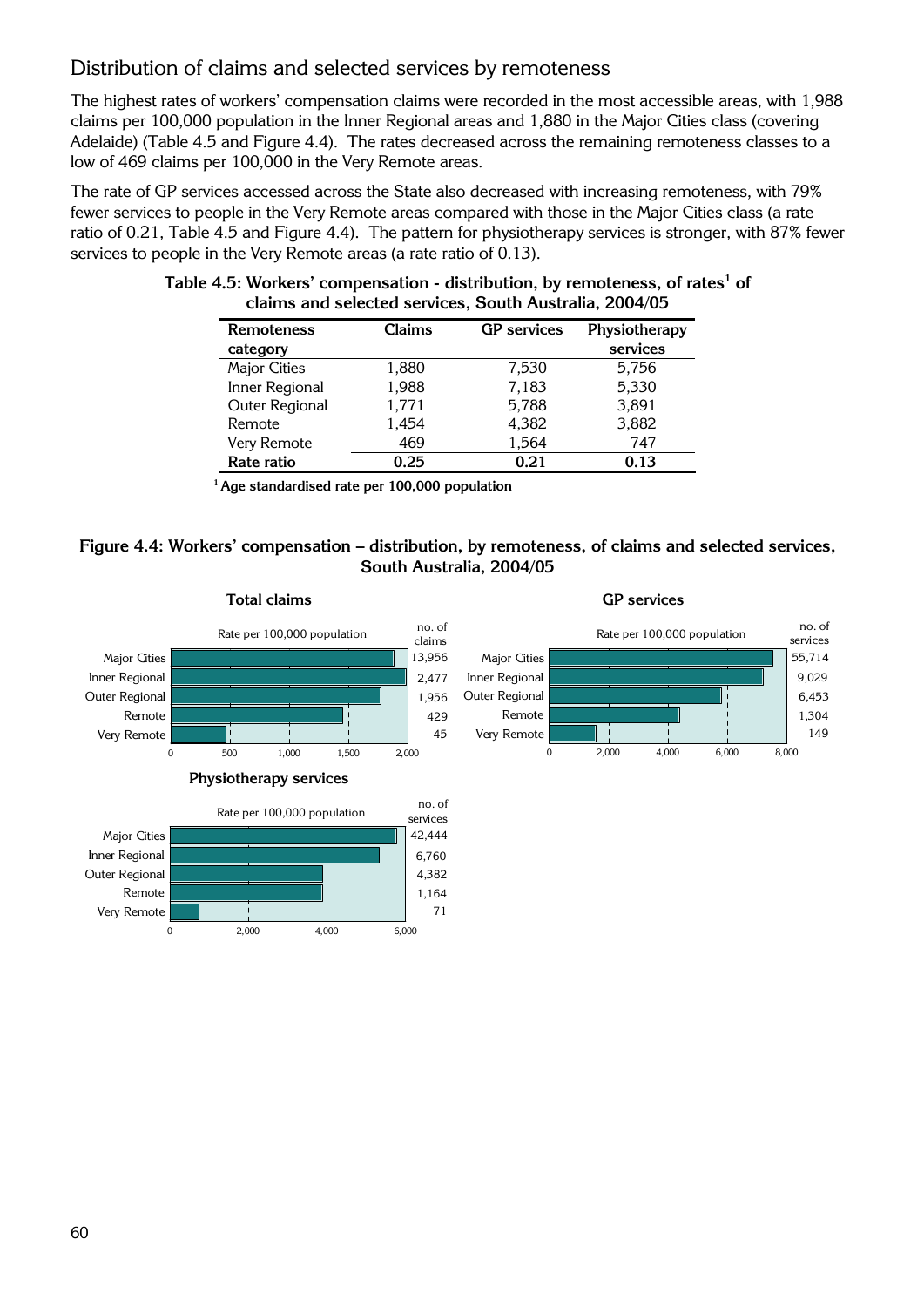## Distribution of claims and selected services by age

Figures 4.5 to 4.9 show the rates of workers' compensation claims and selected services for each five year age group from 15 to 64 years.

As can be seen from Figure 4.5, the distribution of workers' compensation claims differs for males and females across the age groups. Whereas the highest rates for males occurred in the younger age groups (20 to 29 year olds), the highest rates for females were recorded for those aged 40 to 49 years, although the variation is not as large as for males.





**<sup>1</sup> Age standardised rate per 100,000 population** 

The rate of GP services provided under workers' compensation claims is also greater for males, but has a different pattern, with the highest rates in the 35 to 39 year age group (Figure 4.6) , and dropping off steadily to younger and older ages. The pattern for GP services to females is less consistent (although similar to that for claims), with the highest rates in the 40 to 44 and 50 to 54 year age groups.



**Figure 4.6: Workers' compensation – GP services by age and sex, South Australia, 2004/05**